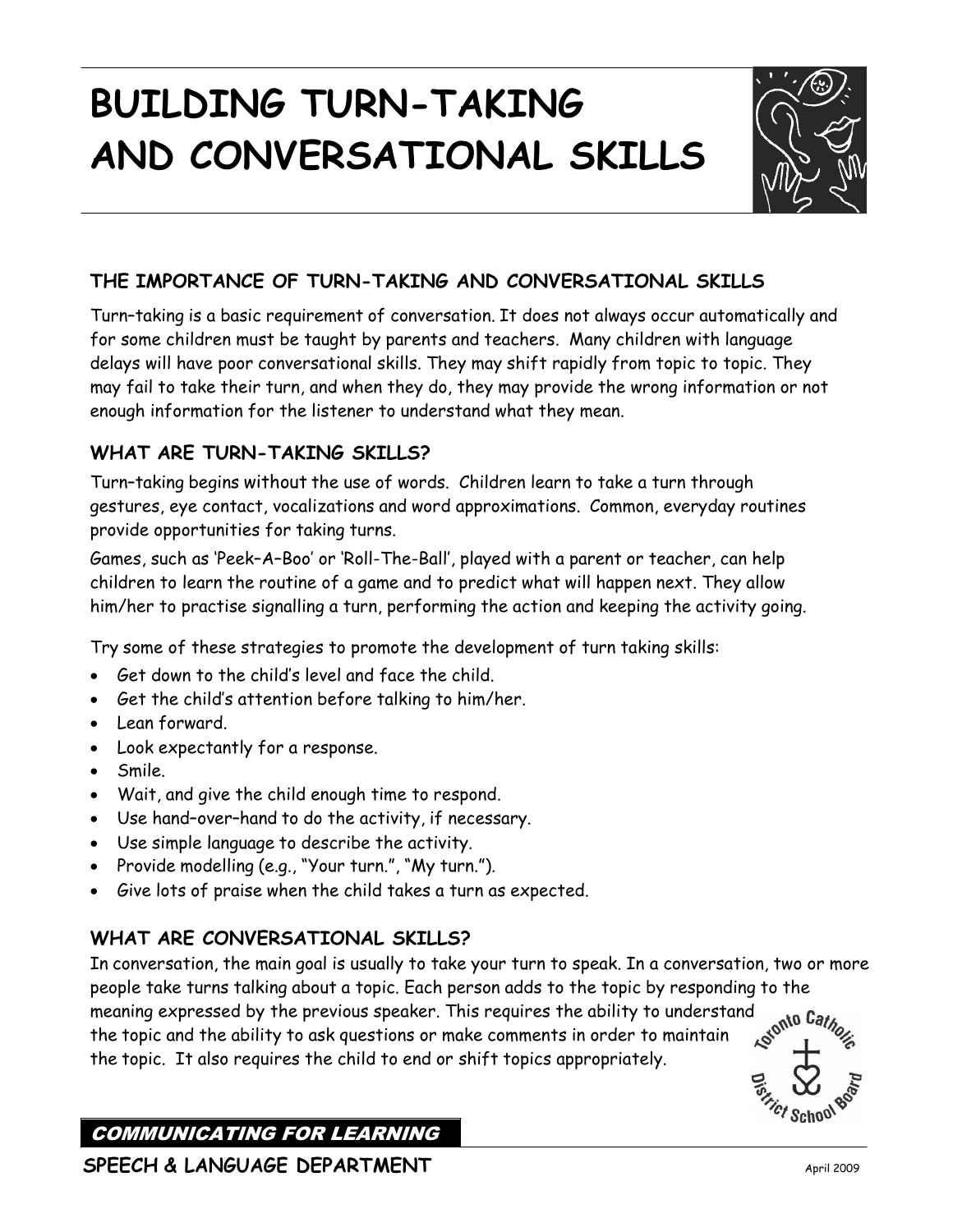

## **TRY THESE STRATEGIES TO PROMOTE CONVERSATIONAL SKILLS:**

- **Comment on the topic and using open-ended questions.** If questions are used, they should be open-ended, thus allowing for more elaborated responses (e.g., "How did you do it?", "Can you tell me more?").
- **Talk about a routine.** Talk explicitly about a repeated and routine event (e.g., a reading activity, journal writing, working in centres etc.).
- **Talk about the sequence of actions.** Speak out about the actions involved in various routines. Children will learn the order of the actions and be able to talk about them. They will more likely stay on topic because they are talking about routine events.
- **Talk about the time sequence.** Talk about the time sequence. Emphasize such terms as 'first', 'now', and 'then' (e.g., "First we took out the paintbrush, now you are putting water in your cup, next you will paint a picture on the paper.").
- **Talk about the objects and materials**. This will help the child understand how objects are used and how to talk about the cause and effect relationships that occur in the action sequence (e.g., "We put the paint brushes in the sink so that they can be cleaned.").
- **Talk about the reasons for the sequence of actions.** Explain to the child why you are carrying out certain activities (e.g., "You need to put the apron on so that you don't get your clothes dirty.").
- **Comment and question for the child to take a turn.** As you talk about events, give the child many conversational turns.
- **Encourage turn-taking by:**
	- $\circ$  Using sentence completion tasks (e.g., "We need to put some water in the \_\_\_\_\_\_.").
	- $\circ$  Having the child fill in the next action in the routine (e.g., "First you dip the brush  $\frac{1}{10}$  into the paint, then you  $\frac{1}{10}$ .
	- o Talking about cause and effect relationships (e.g., "The paint came out of the paintbrush because  $\frac{1}{1}$ . (").